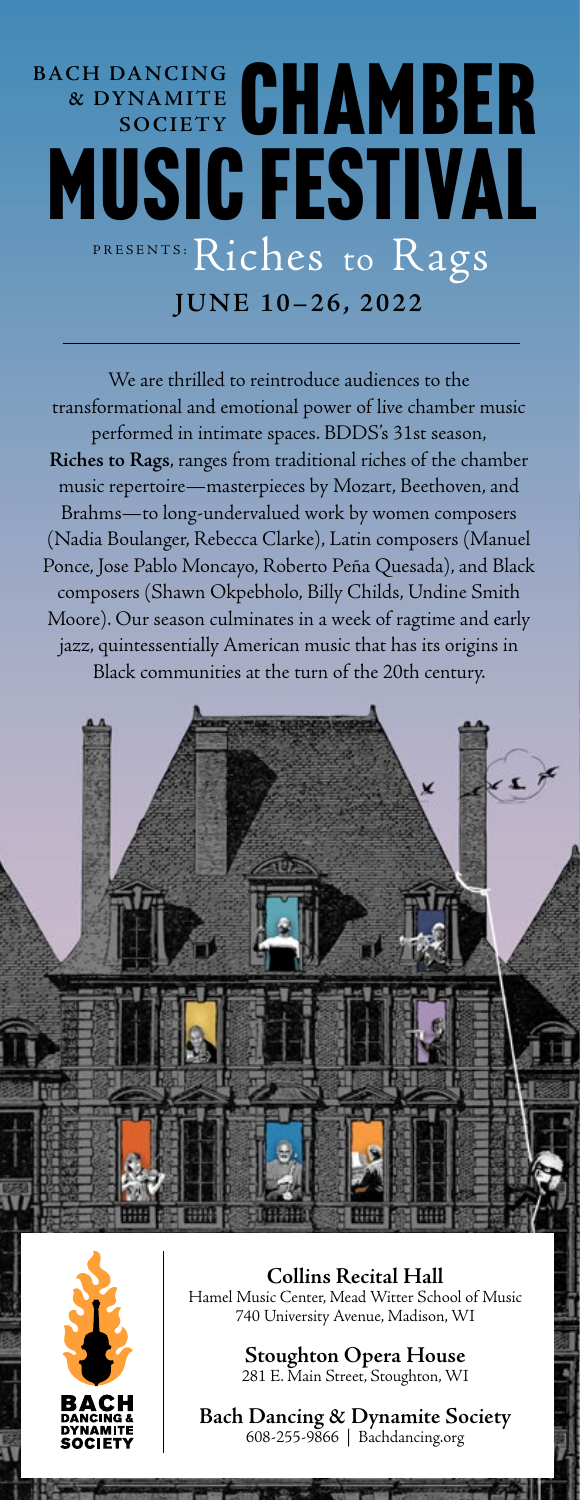

*Incendiary Artist Spotlight*

# Keeping Up with the Jones

**featuring bass-baritone Timothy Jones with pianist Jeffrey Sykes**

**COLLINS RECITAL HALL**

**FRIDAY, JUNE 10, 6:30 – 7:30 PM**  *reception in the lobby follows*

*Sponsored by Ellen White & Eric Sutter*

**[LYRICS FOR THIS PROGRAM](https://bachdancing.org/wp-content/uploads/2022/06/friday-june-10.pdf)  [CAN BE FOUND HERE](https://bachdancing.org/wp-content/uploads/2022/06/friday-june-10.pdf)**

**FRANZ PETER SCHUBERT** (1797-1828) **Selections from** *Die schöne Müllerin,* **D. 795** (1823) *In loving memory of Linda Clauder*

> **MARGARET BONDS** (1913-1972) *The Negro Speaks of Rivers* (1942) *Three Dream Portraits* (1959)

**ROBERT OWENS** (1925-2017) **Selections from** *Border Line***, op. 24** (1964)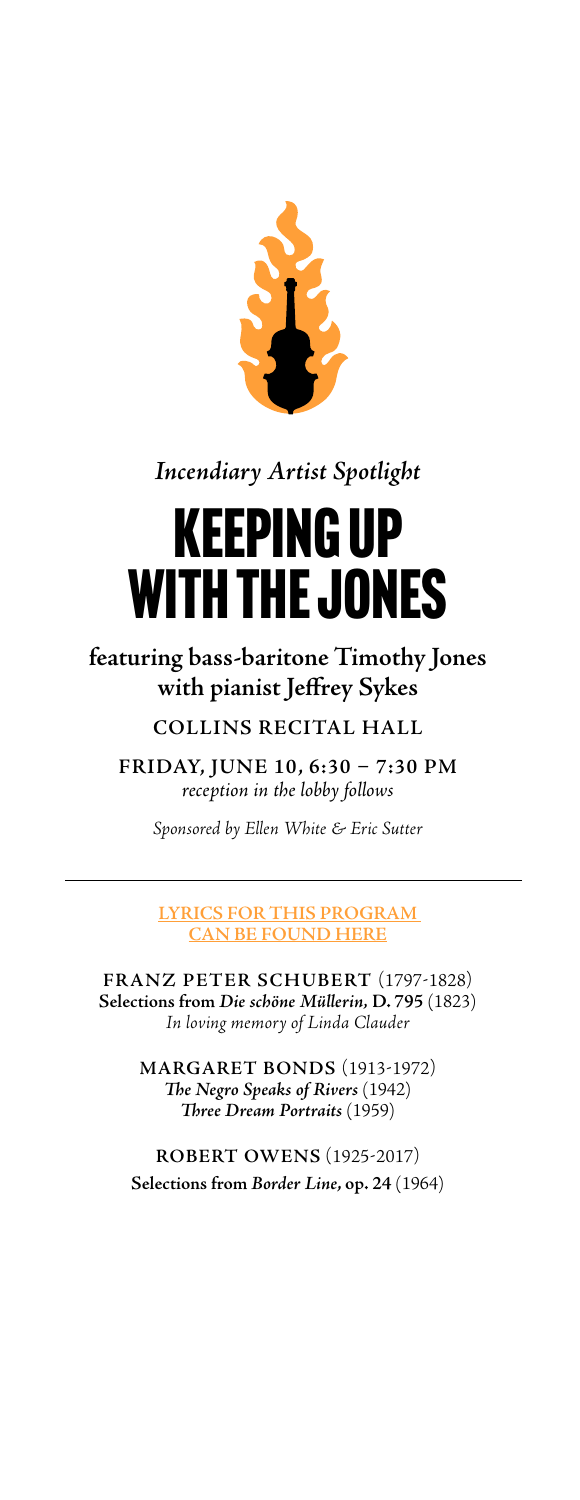# Fortune Favors the Bold

### **COLLINS RECITAL HALL**

### **SATURDAY, JUNE 11, 7:30 PM**

Stephanie Jutt, *flute* Jeffrey Sykes, *piano* Stephanie Sant'Ambrogio, *violin*

Kenneth Olsen, *cello* Timothy Jones, *bass-baritone* Inna Faliks, *piano*

#### **[LYRICS FOR THIS PROGRAM](https://bachdancing.org/wp-content/uploads/2022/06/saturday-june-11.pdf)  [CAN BE FOUND HERE](https://bachdancing.org/wp-content/uploads/2022/06/saturday-june-11.pdf)**

**ROBERTO PEÑA QUESADA** (B. 1957) *Danzón* (2008) *Jutt, Faliks*

**CELIUS DOUGHERTY** (1902-1986) **Five Sea Shanties** (1948) I. Rio Grande II. Blow, ye winds III. Across the western ocean IV. Mobile Bay V. Shenandoah *Jones, Sykes*

**ETHEL SMYTH** (1858 - 1944) **Violin Sonata in A minor, Op. 7** (1887) I. Allegro moderato II. Scherzo. Allegro grazioso III. Romanze. Andante grazioso IV. Finale. Allegro Vivace *Sant'Ambrogio, Sykes*

#### **INTERMISSION**

**MANUEL PONCE** (1882-1948) *arr. Jascha Heifetz* (1901-1987) *Estrellita* (1914, arr. 1923) *Sant'Ambrogio, Sykes*

**JOHANNES BRAHMS** (1833-1897) **Piano Trio no. 1 in B Major, Op. 8** (1854, revised 1889) I. Allegro con brio II. Scherzo: Allegro molto III. Adagio IV. Finale: Allegro *Sant'Ambrogio, Olsen, Faliks*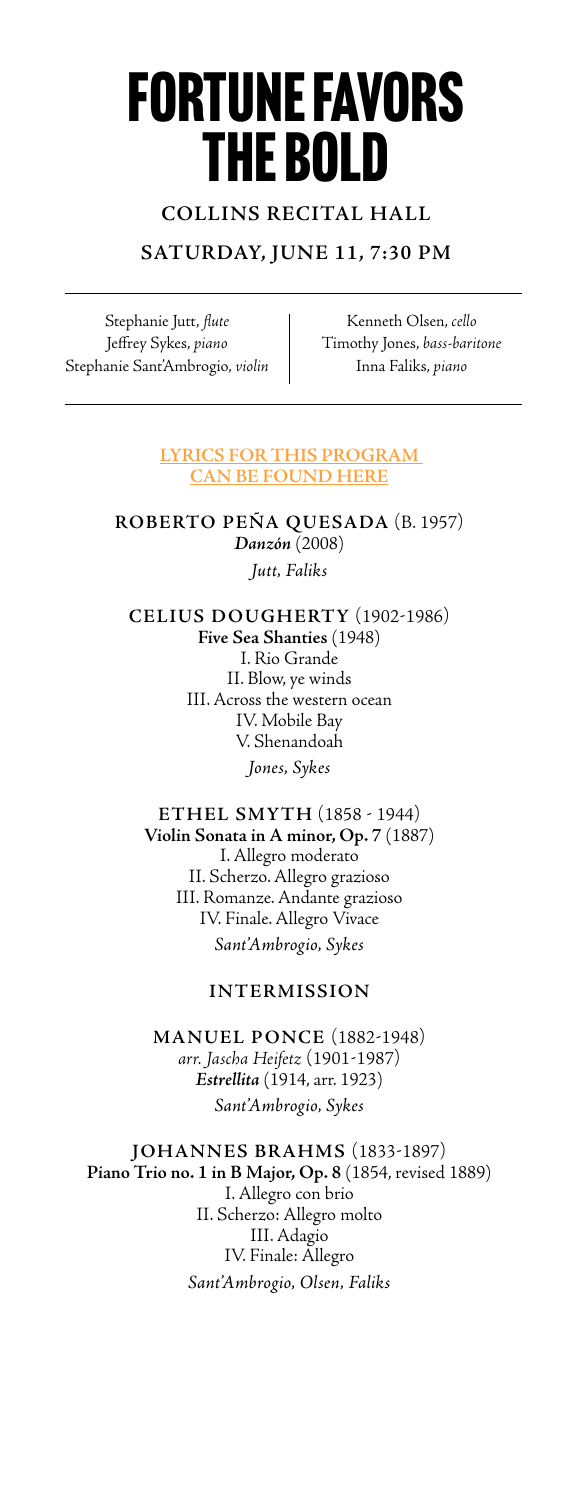# lemons to Lemonade

### **COLLINS RECITAL HALL**

### **SUNDAY, JUNE 12, 2:30 PM**

Stephanie Jutt, *flute* Jeffrey Sykes, *piano* Stephanie Sant'Ambrogio, *violin*

Kenneth Olsen, *cello* Timothy Jones, *bass-baritone* Inna Faliks, *piano*

#### **[LYRICS FOR THIS PROGRAM CAN BE FOUND HERE](https://bachdancing.org/wp-content/uploads/2022/06/sunday-june-12.pdf)**

**WOLFGANG AMADEUS MOZART** (1756-1791) **Sonata in D Major, K. 381** (1772) Allegro Andante Allegro molto *Faliks, Sykes*

*Sponsored by Claire Ann & Michael Richman*

**KEVIN PUTS** (B. 1972) *In At The Eye***, Six Love Songs on Yeats' Poetry** (2016) Drinking Song He Thinks of Those who have Spoken Evil of his Beloved He Bids his Beloved be at Peace Fallen Majesty He Wishes for the Cloths of Heaven A Last Confession

*Jones, Jutt, Sant'Ambrogio, Olsen, Sykes*

**LUDWIG VAN BEETHOVEN** (1770-1827) **Cello Sonata in D major, Op. 102, no. 2** (1815) I. Allegro con brio II. Adagio con molto sentimento d'affetto III. Allegro fugato

*Olsen, Faliks*

#### **INTERMISSION**

**SHAWN OKPEBHOLO** (B. 1981) *Balm in Gilead* (2013) *Jones, Jutt, Sykes*

**BILLY CHILDS** (B. 1957) *Pursuit* **(After Ravel's** *Scarbo***)** (2020) *Faliks*

**MAURICE RAVEL** (1875-1937) *Scarbo* **from** *Gaspard de la nuit* (1908) *Faliks*

**UNDINE SMITH MOORE** (1904-1989) **Afro-American Suite** (1969)

I. Nobody Knows the Trouble I See, Lord/Brothers Will You Pray for Me and Help Me to Drive Ole Satan Away II. I Heard the Preaching of the Elder, Preaching the Word of God III. Who is that Yonder? Oh, It Looks Like My Lord, Coming in a Cloud IV. Shout All Over God's Heaven

*Jutt, Olsen, Sykes Sponsored by Katherine Naherny, in memory of Roger Ganser*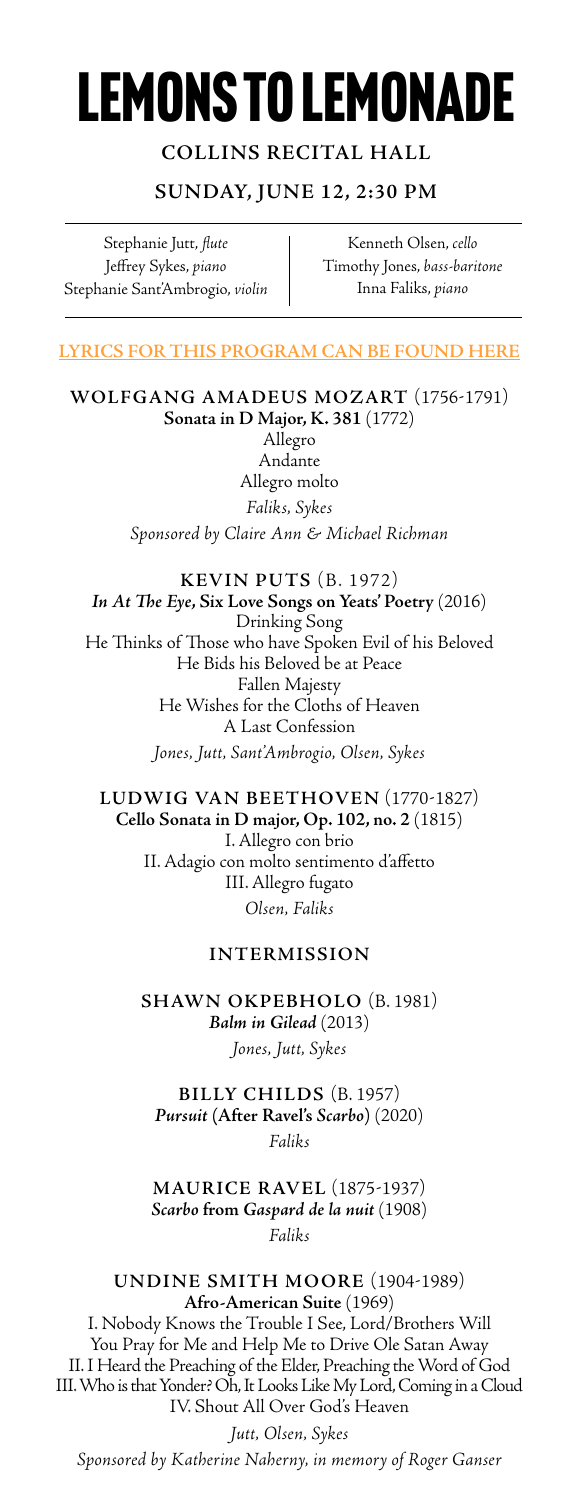

*Incendiary Artist Spotlight*

# The legend of Zori

## **featuring violinist Carmit Zori with pianist Jeffrey Sykes**

**COLLINS RECITAL HALL**

**FRIDAY, JUNE 17, 6:30 – 7:30 PM**  *reception in the lobby follows*

*Sponsored by Paula & David Kraemer*

**LUDWIG VAN BEETHOVEN** (1770-1827) **Violin Sonata in A Major, op. 30, no. 1** (1801) I. Allegro II. Adagio molto espressivo III. Allegretto con variazioni

**ROBERT SCHUMANN** (1810-1856) **Violin Sonata no. 1in A minor, op. 105** (1851) I. Mit leidenschaftlichen Ausdruck II. Allegretto III. Lebhaft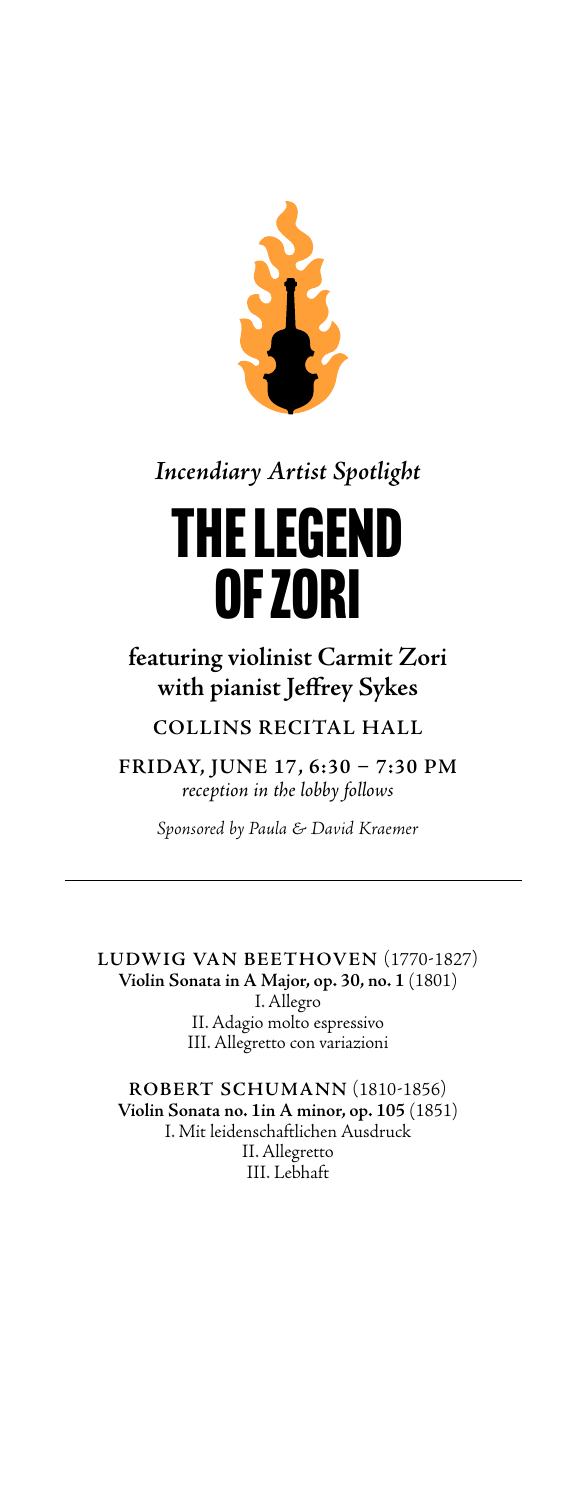# trash to **TREASURE**

### **COLLINS RECITAL HALL**

### **SATURDAY, JUNE 18, 7:30 PM**

Stephanie Jutt, *flute* Jeffrey Sykes, *piano* Carmit Zori, *violin* Suzanne Beia, *violin* Katarzyna Bryla-Weiss, *viola* Parry Karp, *cello* Trace Johnson, *cello*

#### **REBECCA CLARKE** (1886-1979) *Morpheus* (1917-1918)

*Bryla, Sykes Sponsored by Michael Bridgeman & Jack Holzhueter*

> **REBECCA CLARKE** (1886-1979) *Dumka* (1941)

*Zori, Bryla, Sykes Sponsored by Michael Bridgeman & Jack Holzhueter*

**LUIGI BOCCHERINI** (1743-1805) **Flute Quintet in G Major, K438** I. Allegro II. Adagio non tanto III. Andante con variazione *Jutt, Beia, Bryla, Karp, Johnson*

#### **INTERMISSION**

**JOHANNES BRAHMS** (1833-1897) **Piano Quintet in F minor, op. 34** (1865) I. Allegro non troppo II. Andante, un poco adagio III. Scherzo: Allegro IV. Finale: Poco sostenuto; Allegro non troppo *Zori, Beia, Bryla, Karp, Sykes*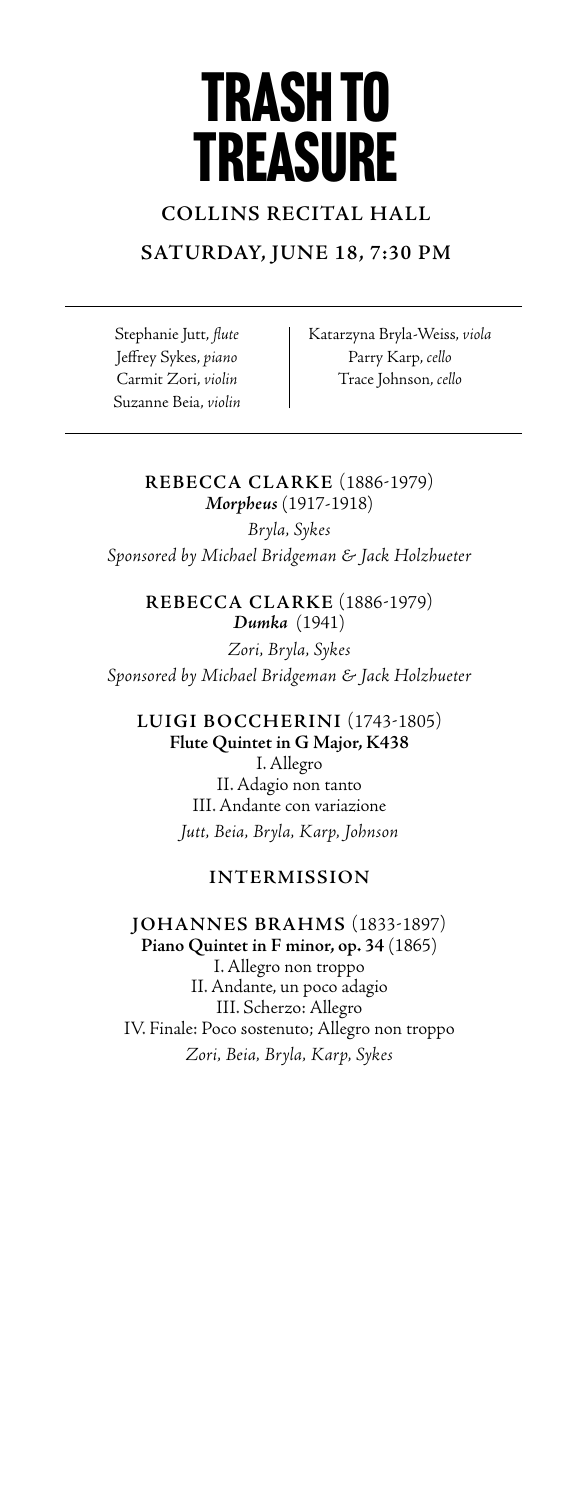# hidden **GEMS**

### **COLLINS RECITAL HALL**

### **SUNDAY, JUNE 19, 2:30 PM**

Stephanie Jutt, *flute* Jeffrey Sykes, *piano* Carmit Zori, *violin* Suzanne Beia, *violin* Katarzyna Bryla-Weiss, *viola* Parry Karp, *cello* Trace Johnson, *cello*

**NADIA BOULANGER** (1887-1979) **Three Pieces** (1911)

I. Modéré II. Sans vitesse et à l'aise III. Vite et nerveusement rythmé *Karp, Sykes*

**JOSÉ PABLO MONCAYO** (1912-1958) *Amatzinac* (1935) *Jutt, Beia, Zori, Bryla, Johnson, Karp*

**WOLFGANG AMADEUS MOZART** (1756-1791) **Piano Concerto no. 11 in F Major, K. 413** (1782) I. Allegro II. Larghetto III. Tempo di menuetto *Sykes, Jutt, Beia, Zori, Bryla, Karp*

### **INTERMISSION**

**MAURICE RAVEL** (1875-1937) *arr. Jutt, Karp, and Sykes* **Sonatine** (1905) I. Modéré II. Mouvement de Menuet III. Animé *Jutt, Karp, Sykes*

**ERNST VON DOHNÁNYI** (1877-1960) **Piano Quartet in F-sharp minor** (1894) I. Allegro moderato II. Adagio molto espressivo III. Scherzo: Allegretto vivace IV. Allegro con brio *Zori, Bryla, Karp, Sykes*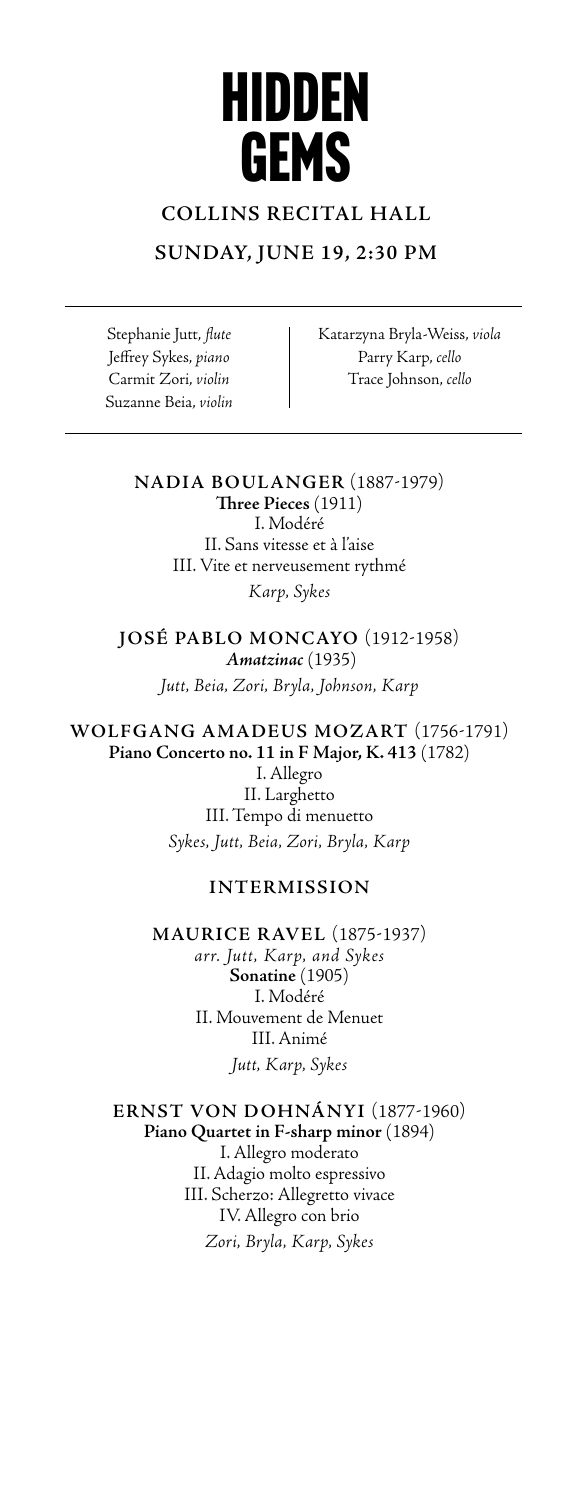# the art of the rag

**STOUGHTON OPERA HOUSE SATURDAY, JUNE 25, 7:30 PM**

Cyrus Stevens, *violin* Leanne League, *violin* Katrin Talbot, *viola* Freya Samuels, *cello* Nick Moran, *bass* Stephanie Jutt, *flute* Bruce Creditor, *clarinet* Laura Medisky, *oboe* Daniel Grabois, *horn* Cynthia Cameron-Fix, *bassoon*

Bo Winiker, *trumpet* Matthew Onstad, *trumpet* Robert Couture, *trombone* Robert Carriker, *tuba* Jerome Harris, *banjo* John West, p*iano* Mark Belair, *drums and percussion* Kenneth Woods, *conductor*  Jeffrey Sykes, *raconteur*

### **SCOTT JOPLIN** (1868-1917) **- Maple Leaf Rag** (1899)

### **SCOTT JOPLIN - Original Rags**

**SCOTT JOPLIN & SCOTT HAYDEN** (1882 - 1915) **Sunflower Slow Drag** (1901)

**JAMES SCOTT** (1886-1938) **- Grace and Beauty** (1912)

**SCOTT JOPLIN - Hilarity Rag** (1910)

**SCOTT JOPLIN - Magnetic Rag** (1914)

**CLAUDE DEBUSSY** (1862-1918) *arr. Gunther Schuller* **- Golliwog's Cakewalk** (1913)

**EUBIE BLAKE** (1887-1983) **- Charleston Rag** (1923) *Sponsored by Barbara Johnson*

#### **INTERMISSION**

**SCOTT JOPLIN - The Entertainer** (1902)

**SCOTT JOPLIN***, arr. Gunther Schuller* **Bethena, a Concert Waltz** (1905)

**SCOTT JOPLIN - Pineapple Rag** (1908)

**SCOTT JOPLIN - Solace, a Mexican Serenade** (1909)

**SCOTT JOPLIN - Scott Joplin's New Rag** (1912)

**LOUIS CHAUVIN** (1881-1908) **& SCOTT JOPLIN - Heliotrope Bouquet** (1907)

**TOM TURPIN** (1871-1922) **- Harlem Rag** (1899)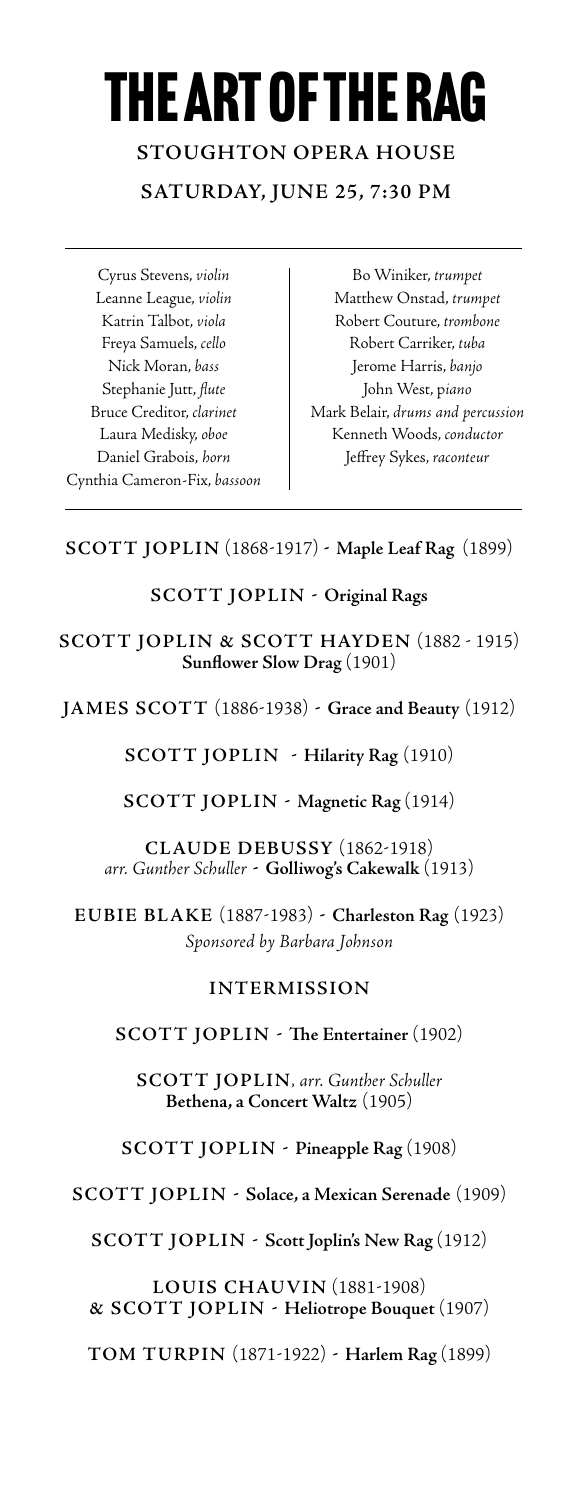# from rags to Jazz

**COLLINS RECITAL HALL SUNDAY, JUNE 26, 2:30 PM**

Cyrus Stevens, *violin* Leanne League, *violin* Katrin Talbot, *viola* Freya Samuels, *cello* Nick Moran, *bass* Stephanie Jutt, *flute* Bruce Creditor, *clarinet* Laura Medisky, *oboe* Daniel Grabois, *horn* Cynthia Cameron-Fix, *bassoon*

Bo Winiker, *trumpet* Matthew Onstad, *trumpet* Robert Couture, *trombone* Robert Carriker, *tuba* Jerome Harris, *banjo and guitar* John West, p*iano* Mark Belair, *drums and percussion* Kenneth Woods, *conductor*  Jeffrey Sykes, *raconteur*

### **SCOTT JOPLIN** (1868-1917) **- Maple Leaf Rag** (1899)

**SCOTT JOPLIN - The Easy Winners** (1901)

**ARTIE MATTHEWS** (1888-1958) **- Pastime No. 5** (1912)

**ZEZ CONFREY** (1895 -1971) **- Kitten on the Keys** *Sponsored by Larry Bechler, in memory of Patty Struck*

**ZEZ CONFREY** (1895-1971) **- Dizzy Fingers** (1923) *Sponsored by Larry Bechler, in memory of Patty Struck*

**FERDINAND " JELLY ROLL" MORTON** (1890-1941) **Smokehouse Blues** (1927)

> **FERDINAND " JELLY ROLL" MORTON Grandpa's Spells** (1923)

### **JAMES REESE EUROPE** (1881-1919) **- Castle Walk** (1914)

### **INTERMISSION**

**GEORGE GERSHWIN - Lullaby for String Quartet** (1919)

**ROBERT CARRIKER -** (B. 1954) **Mattapan Rag** (1981) *Sponsored by Barbara Johnson*

**KENNETH LAUFER** (B. 1943) **- 12-Note Row Rag** (1977)

**JOSEPH LAMB** (1887-1960) **- Ragtime Nightingale** (1915)

#### **FERDINAND "JELLY ROLL" MORTON Black Bottom Stomp** (1925)

**ARTHUR MARSHALL** (1888-1958)**/SCOTT JOPLIN Swipesy, A Cakewalk** (1900)

**GUNTHER SCHULLER** (1925-2015) **- Sandpoint Rag** (1986)

**JAMES REESE EUROPE** (1881-1919) **- Castle House Rag** (1914)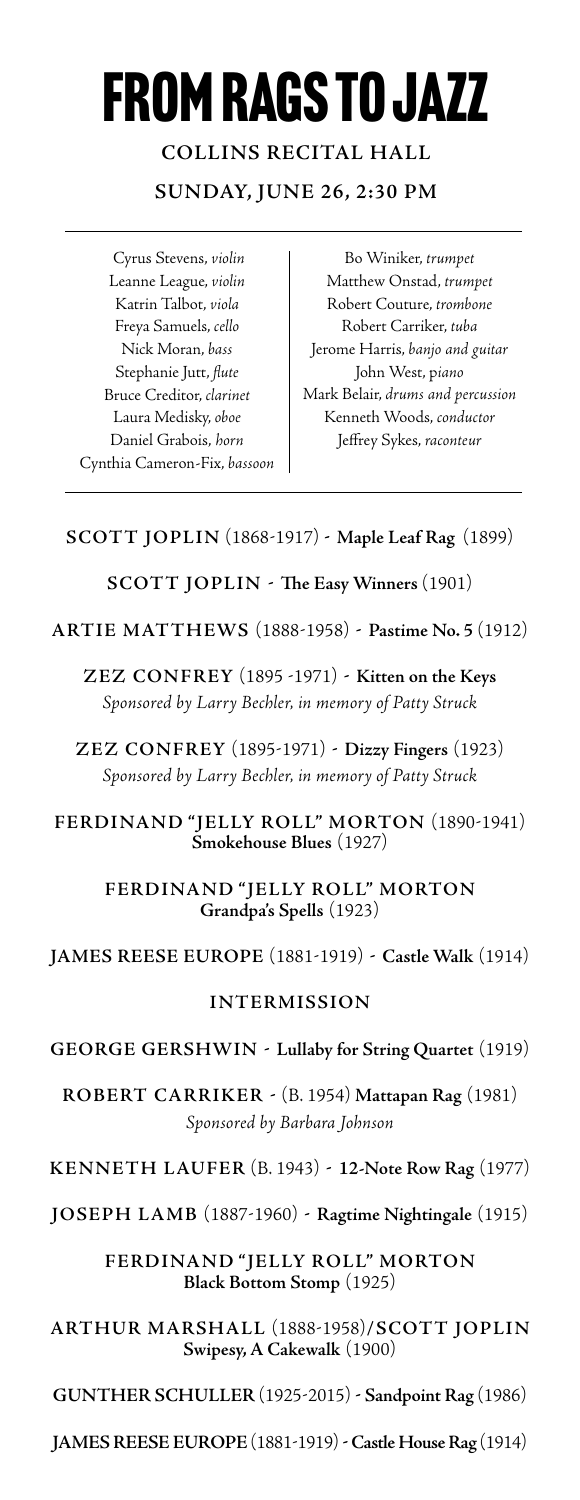

*Artistic Co-Director* **STEPHANIE JUTT** is principal flute of the Madison Symphony Orchestra, editor at International Music Publishing, and Professor Emerita of flute at the University of Wisconsin-Madison. *Sponsor: Joan Daniels Pedro*

*Artistic Co-Director and pianist* **JEFFREY SYKES** is a faculty member of the University of California, Berkeley and a member of the San Francisco Piano Trio.

*Sponsor: Virginia Sykes*

*Executive Director* **SAMANTHA CROWNOVER** has been with BDDS for twenty-four seasons. She is also an arts consultant, manages an historic building downtown, and is the proprietor of the historic Brisbane House, a new Airbnb and VRBO.

## Guest Artists:

**SUZANNE BEIA (***violin*) is concertmaster of the Wisconsin Chamber Orchestra, co-concertmaster of the Madison Symphony Orchestra, and a member of the Pro Arte Quartet. This is her eighteenth season with BDDS.

*Sponsor: Thomas Terry*

**MARK BELAIR** (p*ercussion)* is a jazz, classical, recording, and Broadway percussionist. He is a poet with seven published collections. This is his second season with BDDS.

**KATARZYNA BRYLA-WEISS** *(viola)* is a member of the Orchestra of St. Luke's, the New York City Ballet, and New York Pops Orchestras. This is her third season with BDDS. *Sponsor: MJ Wiseman*

**CYNTHIA CAMERON-FIX** *(bassoon)* is principal bassoon of the Madison Symphony Orchestra and a member of Trio Chiesa. This is her fourth season with BDDS. *Sponsors: Linda & Keith Clifford*

**ROBERT CARRIKER** *(tuba)* has performed with the Empire Brass Quintet, and the Portland, Boston, and Philadelphia Symphony Orchestras. This is his first season with BDDS.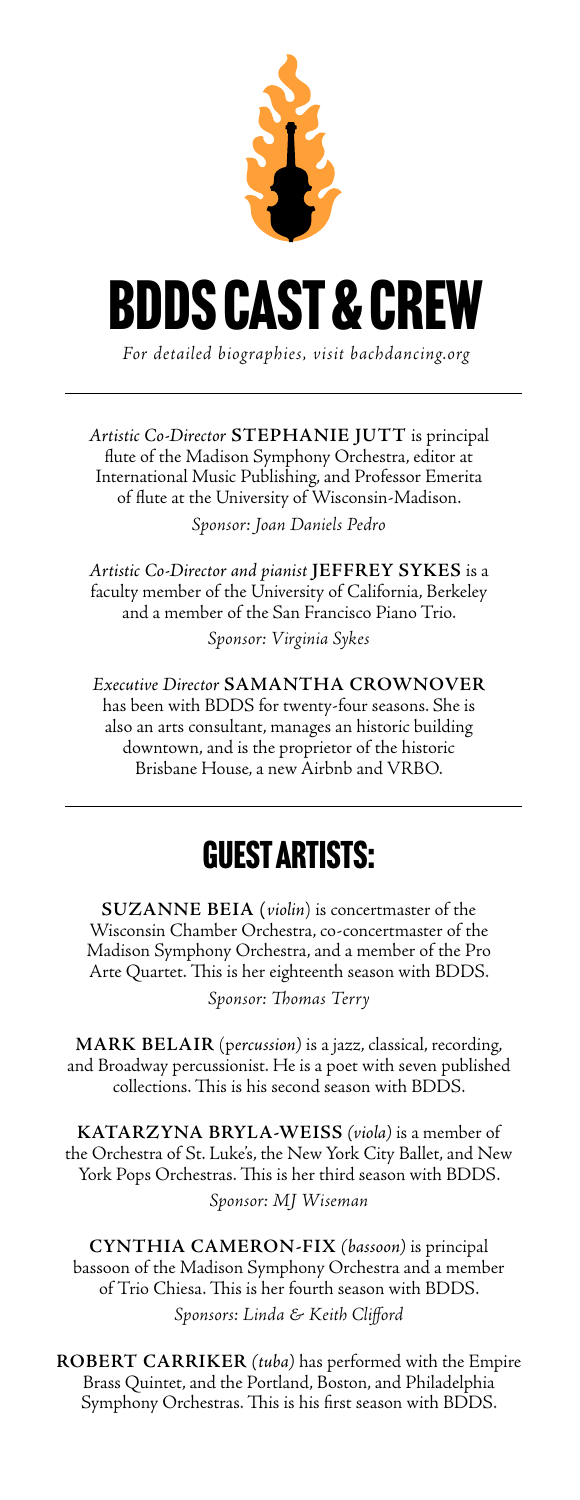**ROBERT COUTURE** *(trombone)* is principal trombone of the Boston Ballet Orchestra, the Boston Lyric Opera, and the Boston Landmarks Orchestra. This is his first season with BDDS.

**BRUCE CREDITOR** *(clarinet)* is a Naumberg Chamber Music award winner with the Emmanuel Wind Quintet. He has performed with the Boston Symphony, the Boston Pops, and the Boston and Rhode Island Philharmonics. This is his first season with BDDS.

**INNA FALIKS** *(piano)* is a Yamaha Artist and the founder/curator of the Manhattan Arts Council Music/ Words. This is her first season with BDDS.

**DANIEL GRABOIS** *(horn)* is associate professor of horn at the UW-Madison. This is his first season with BDDS. *Sponsors: Elsebet Lund & James Dahlberg*

**JEROME HARRIS** *(banjo)* was Sonny Rollins' bass guitarist. He is a Broadway arranger and musical director, a singer, voiceover narrator, and author. This is his first season with BDDS.

**TRACE JOHNSON** *(cello)* is a Collins Fellow and is pursuing his DMA at UW-Madison Mead Witter School of Music. He is a member of the Sarasota Symphony and Symphony of the Americas in Ft. Lauderdale. This is his fourth season with BDDS.

**TIMOTHY JONES** *(bass-baritone)* is a committed performer of contemporary music and is on the faculty of the University of Houston. This is his thirteenth season with BDDS.

**PARRY KARP** *(cello)* is a member of the Pro Arte Quartet and professor of cello and artist-in-residence at the UW-Madison. This is his twenty-sixth season with BDDS.

*Sponsors: Elsebet Lund & James Dahlberg*

**LEANNE LEAGUE** *(violin)* is assistant concertmaster of the Wisconsin Chamber Orchestra and associate concertmaster of the Madison Symphony Orchestra. This is her sixth season with BDDS.

*Sponsors: Sandra & Jun Lee*

**LAURA MEDISKY** *(oboe)* is acting principal oboe of the Wisconsin Chamber Orchestra and the Rockford Symphony Orchestra. She is a founding member of Wisconsin's Black Marigold wind quintet. This is her second season with BDDS.

**NICK MORAN** *(bass)* is a free-lance musician who performs jazz, hip-hop, funk, Afro-Latin, and more, and is on the faculty of UW-Madison. This is his first season with BDDS.

*Sponsors: Norma & Elliott Sober*

**KENNETH OLSEN** *(cello)* is assistant principal cello of the Chicago Symphony Orchestra. This is his second season with BDDS.

**MATTHEW ONSTAD** *(trumpet)* is principal trumpet of Quad City Symphony Orchestra. He is a member of the Wisconsin Brass Quintet and the 132nd Wisconsin Army National Guard Band. This is his second season with BDDS.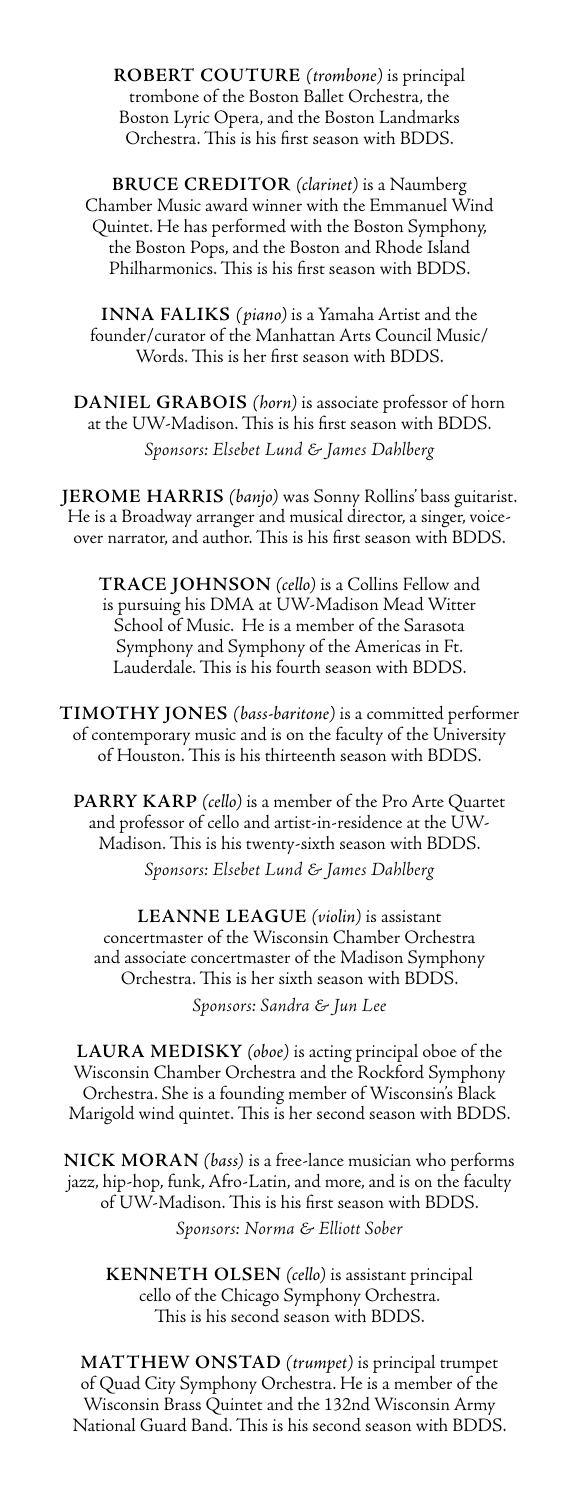**FREYA SAMUELS** *(cello)* is a member of the Pittsburgh Opera and Ballet Orchestras, the Chamber Orchestra of Pittsburgh, and Pittsburgh Musical Theater. This is her first season with BDDS.

**STEPHANIE SANT'AMBROGIO** *(violin)* is a faculty member of the University of Nevada, Reno and concertmaster of the Fresno Philharmonic. She is the founder and artistic director of the Cactus Pear Music Festival. This is her nineteenth season with BDDS.

**CYRUS STEVENS** *(violin)* is a faculty member of the Hartt School, University of Hartford, and a member of the Hartford Symphony Orchestra. This is his first season with BDDS.

**KATRIN TALBOT** *(viola)* is a member of the Madison Symphony Orchestra and performs with the Wisconsin Chamber Orchestra. She is a poet and photographer. This is her fifth season with BDDS.

**JOHN WEST** *(piano)* is organist of the New York Philharmonic and the Pasadena Symphony. He is a Motown Records producer and an arranger and performs in film, recordings, and on television. This is his first season with BDDS.

**BO WINIKER** *(trumpet)* is the Winiker Music swing band leader. He has been a soloist with the New York Philharmonic and Cleveland Orchestras. This is his first season with BDDS.

*Sponsor: Miriam Simmons, in memory of Jim Cain*

**KENNETH WOODS** *(conductor)* is artistic director and principal conductor of the English Symphony Orchestra. This is his first season with BDDS. *Sponsors: Martha & Charles Casey*

**CARMIT ZORI** *(violin)* is founder and artistic director of the Brooklyn Chamber Music Society. This is her ninth season with BDDS. *Sponsors: Sarah Siskind & Joel Rogers*

We are thrilled to have the expert assistance of the BDDS Crew: **JOHN FRAUTSCHY,** *stage manager*; **GREG SILVER,** *lighting designer*; and **DIANA POPOWYCZ**, *administrative assistant.*

## Land Acknowledgement

The University of Wisconsin–Madison occupies ancestral Ho-Chunk land, a place their nation has called Teejop (day-JOPE) since time immemorial. In an 1832 treaty, the Ho-Chunk were forced to cede this territory. Decades of ethnic cleansing followed when both the federal and state government repeatedly, but unsuccessfully, sought to forcibly remove the Ho-Chunk from Wisconsin. This history of colonization informs our shared future of collaboration and innovation. Today, UW–Madison respects the inherent sovereignty of the Ho-Chunk Nation, along with the eleven other First Nations of Wisconsin.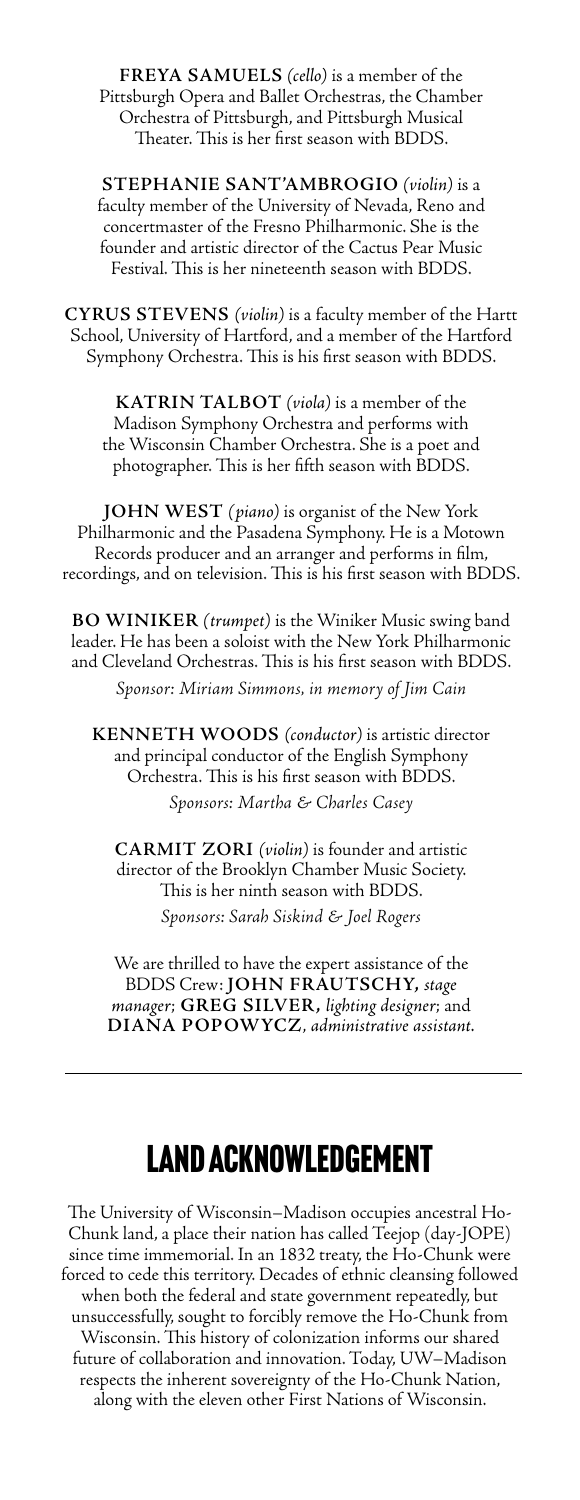# BIG BANG AWARD

*The Big Bang Award honors individuals who devote time, energy, and talent in support of classical music in general and Bach Dancing & Dynamite Society in particular.* 

## *This year's Big Bang Award goes to*  THE MOMS OF BDDS **ENID CROWNOVER & VIRGINIA SYKES**

It all started on the phone on Sunday nights–our double concert day in Spring Green–on my quiet, late night drive back to Madison. I'd call my mother-in-law **ENID CROWNOVER** and we'd rehash the BDDS week. My exhaustion and elation enticed her to come experience the concerts for herself. That first year she sat in the concert hall she was hooked! Now you see her every year. She's usually behind the Dinner Drawing ticket table at the concerts, after having hauled boxes up from the BDDS mobile and setting up her display. She flies in from Nevada for the entire festival, sleeps in the BDDS World Wide Headquarters (it's actually our guest room), and does endless tasks for BDDS behind the scenes as well. She has compiled hand-written surveys (hundreds!), fried chicken for our donor parties (she said she'd never do that again, except for Jeffrey!), has stuffed countless programs, and has inventoried piles of merch. She cooks, cleans, irons my fancy clothes, and this one really gets me, she regularly wanders by my desk, where I'm working, and asks, "What else can I do for you, Sam?" I am not sure I could even dream up a more supportive mother-in-law if I tried. For these reasons and more, you deserve the BIG BANG AWARD!

One of BDDS's most important assets, before we even knew her name, has been Jeffrey's mom **VIRGINIA SYKES.** Although she always encouraged the musical talent in her family (one of Jeffrey's brothers is a percussionist), she delights in recalling that Jeffrey's piano practicing at times was incessant, and she would flee the room begging him to stop. When BDDS was formed, she and her late husband, Jack, made it a point to come to Madison from North Carolina to attend the concerts. Afterwards they'd treat us all to a celebratory dinner at L'Étoile complete with personalized congratulatory messages on the top of each menu. When "Ginny" could no longer travel to Madison for performances, she continued to support BDDS financially, and we'd keep in touch by phone. As we prepared for the festival during the cold and rainy early spring, she was

gleeful about North Carolina's sunshine, blooming flowers and trees, and having lemonade on the porch, which made us wish for June to come quicker. For her invaluable and enthusiastic support throughout our 31 year history, we honor Virginia Sykes with the BIG BANG AWARD!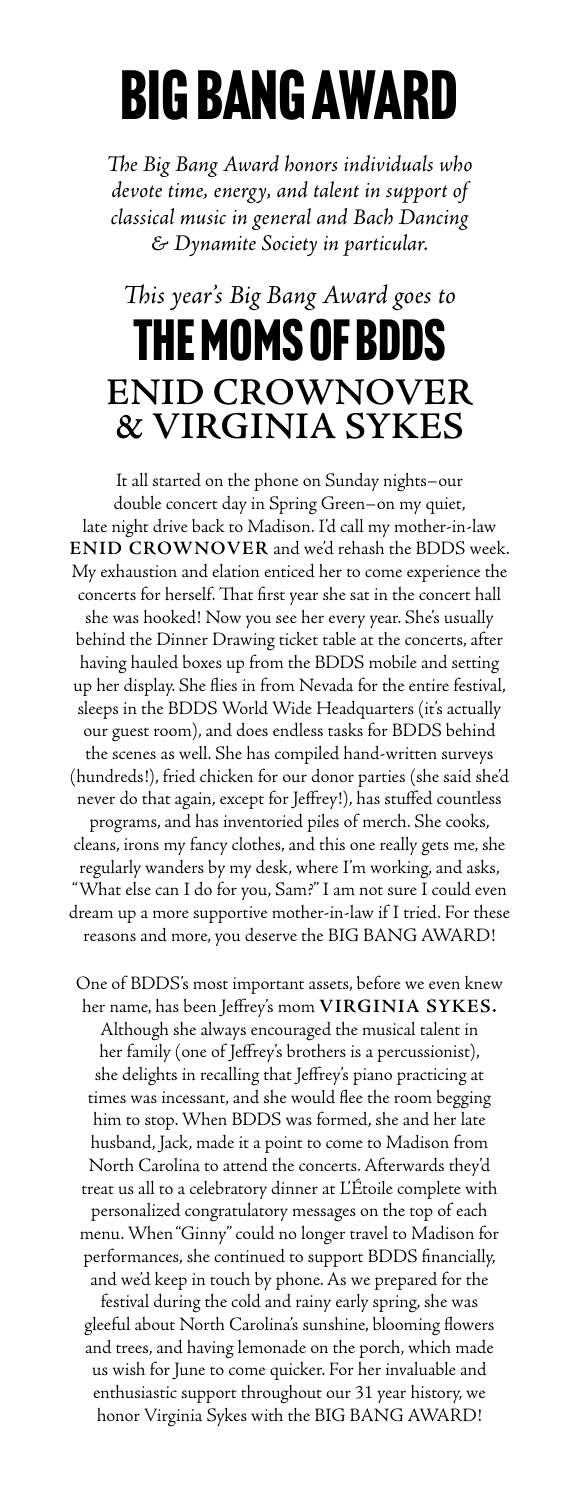

# FRIENDS OF THE BACH DANCING & DYNAMITE SOCIETY

## Incendiaries

*(\$5,000 and above)*

James Dahlberg & Elsebet Lund Paula & David Kraemer Miriam Simmons, in memory of Jim Cain

Virginia Sykes Ellen White & Eric Sutter Thomas Wolfe & Patricia Powers

## Fan the Flames

*(\$2,500 and above)* 

Martha & Charles Casey Linda & Keith Clifford Sandra and Jun Lee David Myers, in memory of Dan Joan Daniels Pedro

Thomas Reps & Fran Wong Sarah Siskind & Joel Rogers Norma & Elliott Sober Thomas Terry MJ Wiseman

## Pyrotechnics

*(\$1,250-\$2,499)*

Michael Bridgeman & Jack Holzhueter Alexandra & William Dove Zorko Greblo & Linda Clauder Barbara Johnson

Carla & Dick Love Katherine Naherny, in memory of Roger Ganser Claire Ann & Michael Richman

## The Dynamite Club

*(\$500-\$1,249)*

Alan Attie & Jean Feraca David Ahmann Paul Aspinwall Anne Bachner Daniel Baumann Larry Bechler, in memory of Patty Struck Nancy Ciezki & Diane Kostecke Carla & Michael Di Iorio Carl & Sheila Getto Terry L. Haller Fund, a component fund at Madison Community Foundation

Patricia Henson Ronnie Hess & Ron Rosner Charles & Susan Kernats Ed Krinsky & Mary Jane Armstrong Susan Lockhart & Neil Levine Reynold Peterson Orange & Dean Schroeder Vicki & Jerry Stewart Mark & Sarah Sundquist Joseph Varga Teri Venker Jane & Glenn Watts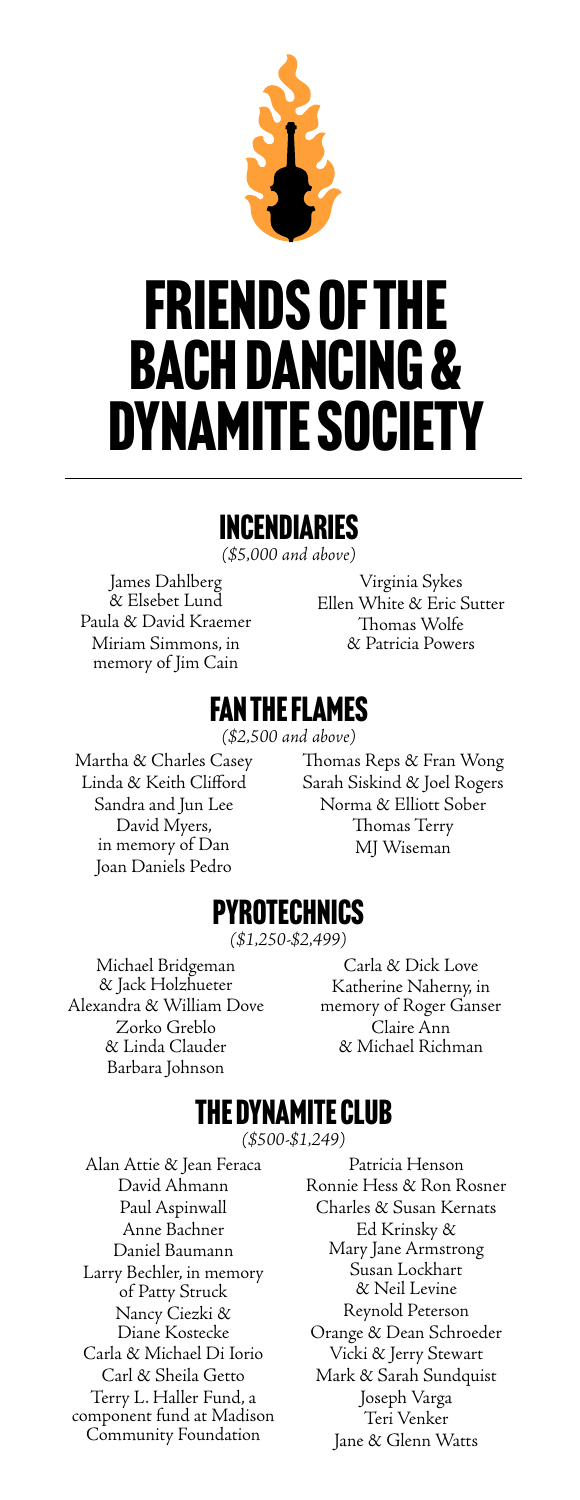# **SKYROCKETS**

*(\$200-\$499)* Joan Albrecht Chung & Young Bae John Beutel Gail Bergman & Wayne Chaplin Don & Carola Breckbill Joyce Brehm & Sanford Quayle Michael Bridgeman, in memory of Linda Clauder Evonna Cheetham Ruth Dahlke Jane Eisner Robert Factor William & Mary Foltz Deirdre Garton Sue Goldwomon & Arlene Zaucha Robert & Linda Graebner Bernard & Mitzi Hlavac

Kathleen Hoover Margaret & Paul Irwin Roberta Johnson Lee & Rosemary Jones Robert Klassy Sally Leong Marsha Lindsay & Rick Stone Pam & Matt Peterson James Samsal Jane Schenck JoAnn Six Fund, as a component fund at Madison Community Foundation Robert & Suzanne Smith John Stott & Patricia Sanford Alex & Amy Squitieri Donald & Johanna Thompson Victoria Topp Frances Weinstein Paul Wilhite

## **FIRECRACKERS**

*(\$100-\$199)* Donald Aitken Karen Atwood Jean Bae & Gregg Kissel Tino Balio Susan & Ellis Bauman Jim & Eugenia Beecher Jan & Dennis Blakeslee Effi Casey Samuel Coe Wendy & David Coe James Danky & Christine Schelshorn John DeMain Candace Dibblee Linda Donnelly Louise Elbaum Johanna Fabke Renee & Tim Farley Heidi & Marshall Fields Kathleen Harker Rita Harris Harriet Irwin

Carolyn Kau Leon Lindberg Elaine Meizlish Ginny Moore Kruse Nancy Mohs Tom & Julia Nicholas Rick Niess & Laurie Elwell Jane Piliavin Karen & Stewart Prager Barbara Prindiville Catherine Rasmussen Joanne Robbins & David Falk John & Sarah Schaffer Virginia Shannon Judy Siegfried Carol Stevenson Elaine Strassburg Patricia Takemoto & Robert Morse Katie & Ellis Waller Carolyn White

## Sparklers

*(\$1-\$99)*

Nancy Abraham Deb Anken-Dyer & Charles Dyer Sarah Best Carol Cameron & Russell Kumai Cynthia Chin Nancy Dast Leslie Demaso Pat Dillon Johanna Fabke Ruth & Steven Fortney

Sherri Haines Ruth Hoffman Hein Stefanie Jacob Timothy Karcher Sheila Landsverk & Ronald Hunt Kathryn Lederhause & Daryl Sherman Michelle Martin Jan McCormick Oscar Mireles Nancy Parsons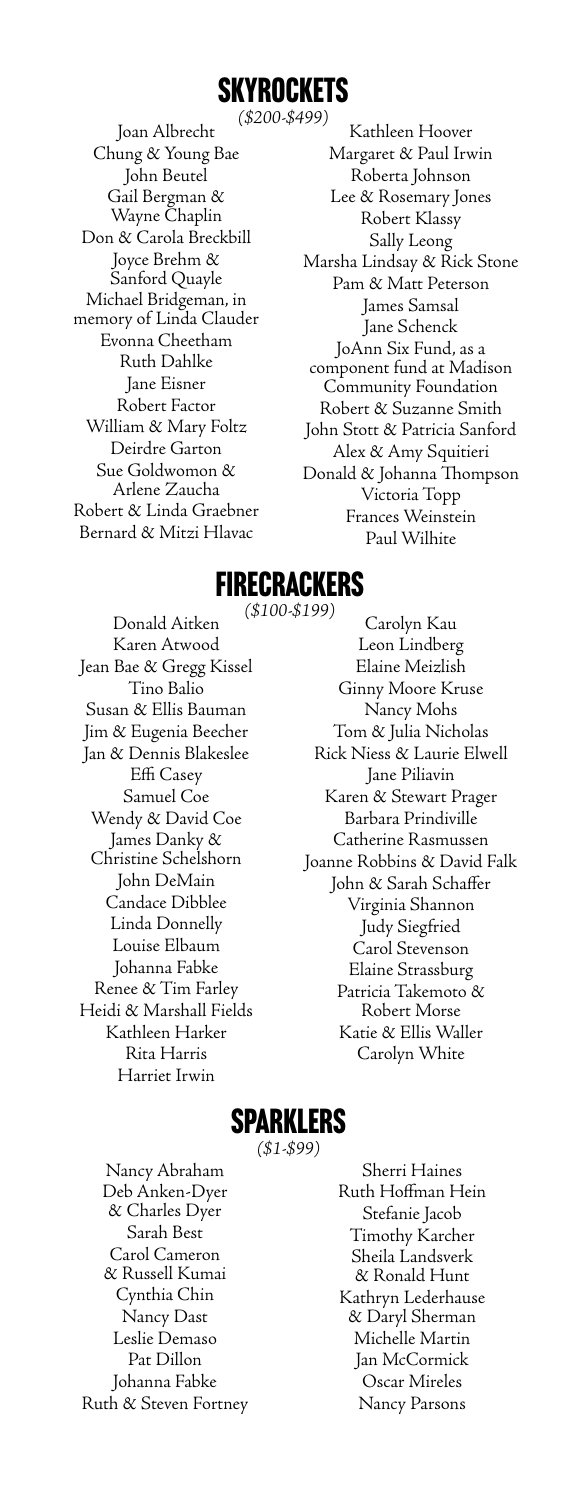## Sparklers (continued)

*(\$1-\$99)*

JoAnn Six, in memory of Linda Clauder David & Sandra Stanfield

Ray & Harriet Statz Virginia Thiesenhusen

## Fannie Taylor Memorial Fund

Barbara Furstenberg

## Future Fund Gifts & Pledges

*\$10,000 and up*

Dane Arts Sandra and Jun Lee Sarah Siskind & Joel Rogers Thomas Terry

*\$5,000-\$9,999*

Larry Bechler Linda & Keith Clifford

David Myers Miriam Simmons

*\$1,000-\$4,999*

Michael Bridgeman Ellen Brothers Martha & Charles Casey Barbara Johnson Richard Miller

Claire Ann & Michael Richman Norma & Elliott Sober Daphne Webb Anne & Peter Wadsack

*\$100-\$999*

Rosemary & Lee Jones David & Paige Polet

Joseph Varga Teri Venker

## Corporate, Foundation, and Government Support

The Baskerville Dane County Arts, with additional funds from the Endres Mfg. Company Foundation, The Evjue Foundation, Inc., charitable arm of *The Capital Times*, the W. Jerome Frautschi Foundation, and the Pleasant T. Rowland Foundation Dane County Nonprofit Assistance Fund, a component of the Madison Community Foundation

Madison Arts Commission, with additional funds from the Wisconsin Arts Board Madison Community Foundation Pleasant T. Rowland Foundation Stafford Rosenbaum LLP, Attorneys Wisconsin Arts Board, with funds from the State of Wisconsin and the National Endowment for the Arts

## In-Kind and Special Thanks

Dick Ainsworth Pat Alea & Bruce Collick Deb Anken-Dyer and Chuck Dyer Bruce Crownover Enid Crownover Gregoire Point Kris Knight/WellAware Life Enhancement Center The Livingston Inn Murphy Desmond S.C., Lawyers Overture Center and their volunteer ushers

Evan Richards Claire Ann & Michael Richman John Sacia Jenn & Steve Sauer Smart Motors Toni Sikes Eric Sutter & Ellen White Thomas Terry UW-Madison Geology Museum Daphne Webb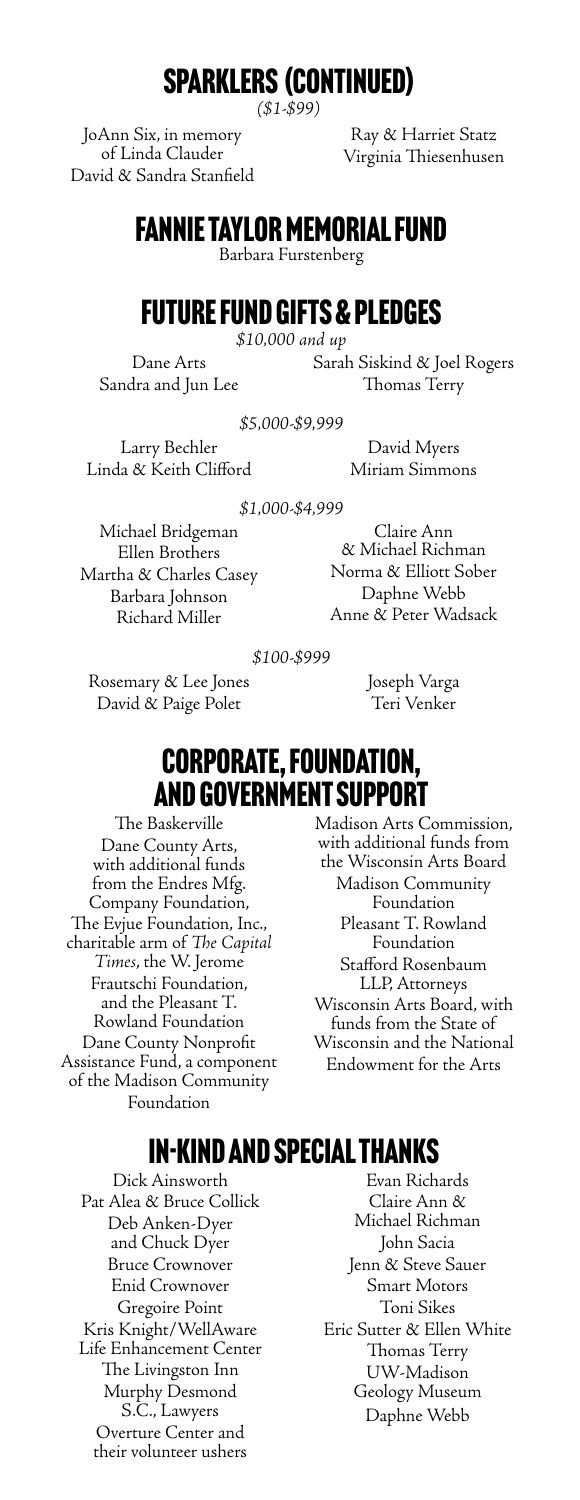## Board of Directors

Larry Bechler Sarah Best Michael Bridgeman Beth Larson David Polet Claire Ann Richman Miriam Simmons Sarah Siskind Norma Sober Joseph Varga Teri Venker

## Artistic Directors

Stephanie Jutt Jeffrey Sykes

## Executive Director

Samantha Crownover

## Assistant to the Director

Diana Popowicz

## Stage Manager

John Frautschy

*If you made a contribution between June 1, 2021 and June 1, 2022 and your name does not appear, please accept our apologies and call Samantha Crownover at 608.255.9866.*



## **WINNER: PRIVATE CONCERT**

*Yes, we're still doing this! You and up to five of your friends can enjoy a private concert by Stephanie and Jeffrey and a fabulous dinner cooked and served by the BDDS board of directors (with wine).* 

> *One ticket for \$10, three for \$25. (2020 prices!)*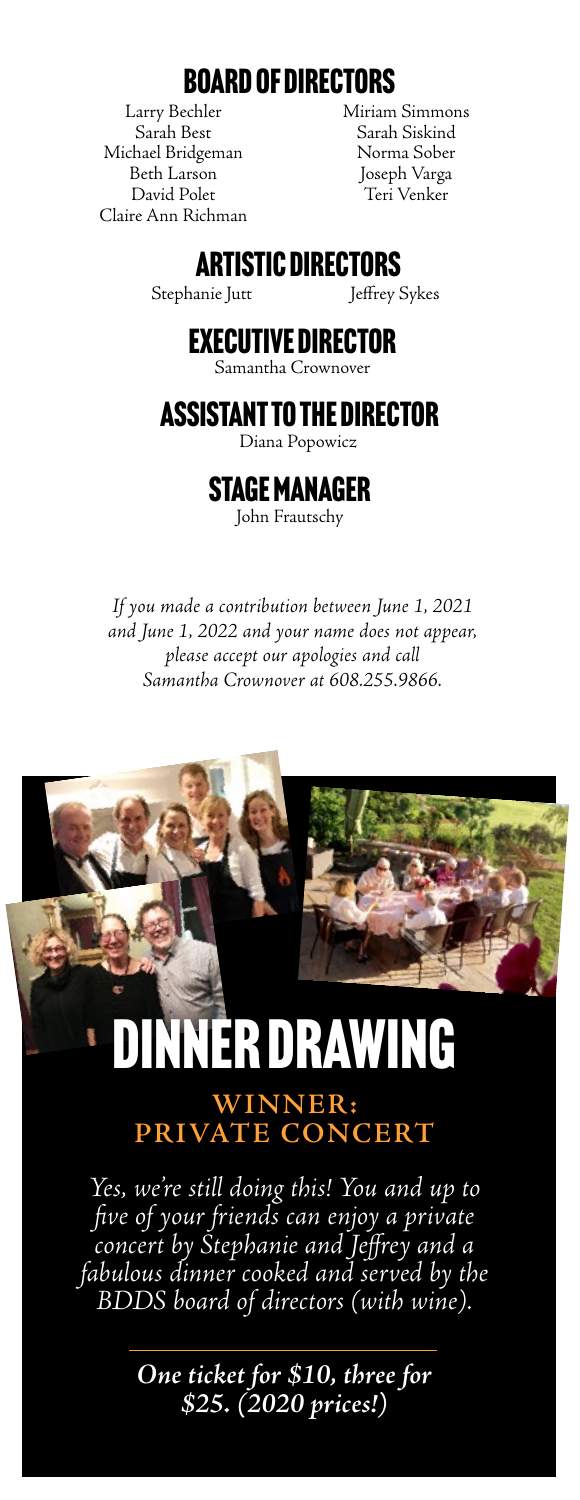# SUPPORT BDDS

## *Your gift of general financial support*  **KEEPS THE MUSIC PLAYING**  *Here are various ways to give:*

1.

Donate an appreciated stock.

2.

If you are over 70.5 years old, you can donate up to \$100,000 tax-free directly from the annual Required Minimum Distribution (RMD) of your IRA.

3.

Designate BDDS as the recipient of a gift via a Charitable Lead Trust, Charitable Remainder Trust, donor advised fund, or private/community foundation.

> 4. Designate a legacy gift to BDDS.

*Go to https://bachdancing.org/support/donate/ or mail a check to BDDS, P.O. Box 2348, Madison, WI 53705*

# Make a gift to BDDS's Future Fund

Support BDDS's mission into the future: We bring world-class performing artists together to present chamber music as serious fun to south-central Wisconsin. As this is a quasi-endowment fund, we will allocate the principal to identify future leadership and to assure that chamber music of the highest quality is available to our audiences. Our goal is \$100,000 by the end of 2022 and we're already 80 percent there––thanks to enthusiastic and generous early supporters and a gift from Dane Arts.